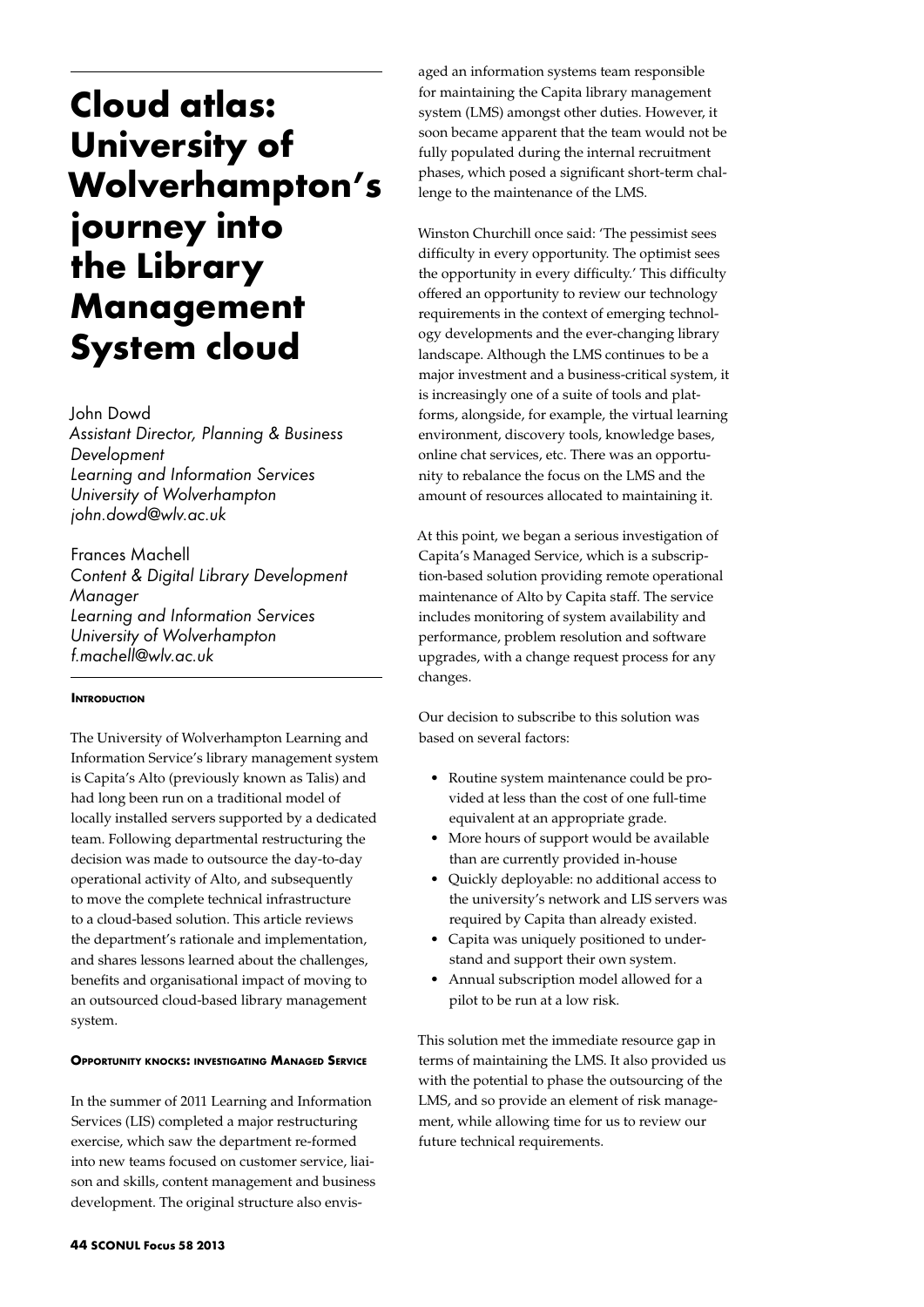## **Stepping out of the door: implementation of Managed Service**

One member of the Information Systems team had been recruited and was temporarily incorporated into the Content Development team, which was also responsible for the acquisition and management of all content (print and electronic), as well as the institutional repository, LIS website and discovery tools. The Content Development team were chosen to be responsible for the LMS because they were heavier users of LMS modules than any other team and because they had experience of managing suppliers. The implementation of Managed Service meant more contact with the LMS supplier.

The initial stages involved some detailed work with Capita, who ran a technical audit of the locally installed LMS and reviewed the scripts running on the server, as well as local systems documentation. This produced a number of recommendations as to how they could standardise the installation, and where they would not be able to support local customisations; this fed into a service level agreement, which was used to performance manage the service. Managed Service was implemented in October 2011.

## **Looking to the cloud: outsourcing technical infrastructure**

In 2012, following the successful outsourcing of the software maintenance, we started to investigate the outsourcing of the technical infrastructure. At this point, Capita was responsible for the remote operational maintenance of Alto software sitting on two ageing LIS servers. With the servers reaching end of life, a decision was required as to whether to purchase replacements or outsource.

As time went on, it became apparent that separating support for hardware and software was problematic, as it could be difficult to differentiate between the two and to diagnose faults; we were reliant on the university's IT Services department to help run servers that we had neither the in-house skills nor the desire to maintain. We therefore decided to opt for Chorus, Capita's newly branded cloud solution. Our version of Alto would be hosted in a Capita server farm as a separate entity distinct from other LMS hosted by them, with the benefit to us that:

• Combining Chorus with Managed Service would provide a one-stop holistic solution.

- The skills gap caused by the lack of the Information Systems team would be further reduced.
- We reduced our dependency on the university's IT Services department.
- The LMS would be on a shared hosted system, which would meet the 'green agenda'.

The decision to move to Chorus meant recognising that we were fully committed. Any possible decision to revert would require capital investment and reconfiguration of our staffing structure. Though the Chorus implementation was viewed as a pilot, we were moving the LMS permanently out of the doors never to return, and reconfiguring our staff structure behind it in the vacuum being created.

## **Taking the leap: implementation of Chorus**

After the initial project kick off meeting with Capita staff, the early phases of the project rested with Capita, who were to set up the Chorus server and work with IT Services staff and set up the secure VPN (virtual private network) connection. Once the Chorus server was ready to be tested, LIS became involved in the user acceptance testing and disaster recovery testing before going live with the hosted LMS in February 2013.

The user acceptance testing proved to be a much longer process than the two weeks originally anticipated. All the existing test documentation was based on a traditional LMS migration and focused on functionality. However, it quickly became apparent that the main area we needed to test was performance in terms of speed and stability, and so some creativity was required; for example, coordinating large groups working simultaneously to simulate a heavy load on the system.

We had learned from Managed Service how valuable a service level agreement (SLA) can be for both parties in avoiding any ambiguity of responsibility, especially around the system margins and any areas of bespoke requirement, so we spent a lot of time revising and agreeing an SLA and acceptance criteria to define the point at which implementation would be signed off.

After going live, work continued with the system verification stage of ongoing performance testing and trouble-shooting, including the migration of some areas of more complicated integration such as online payment of fines and temporary suspen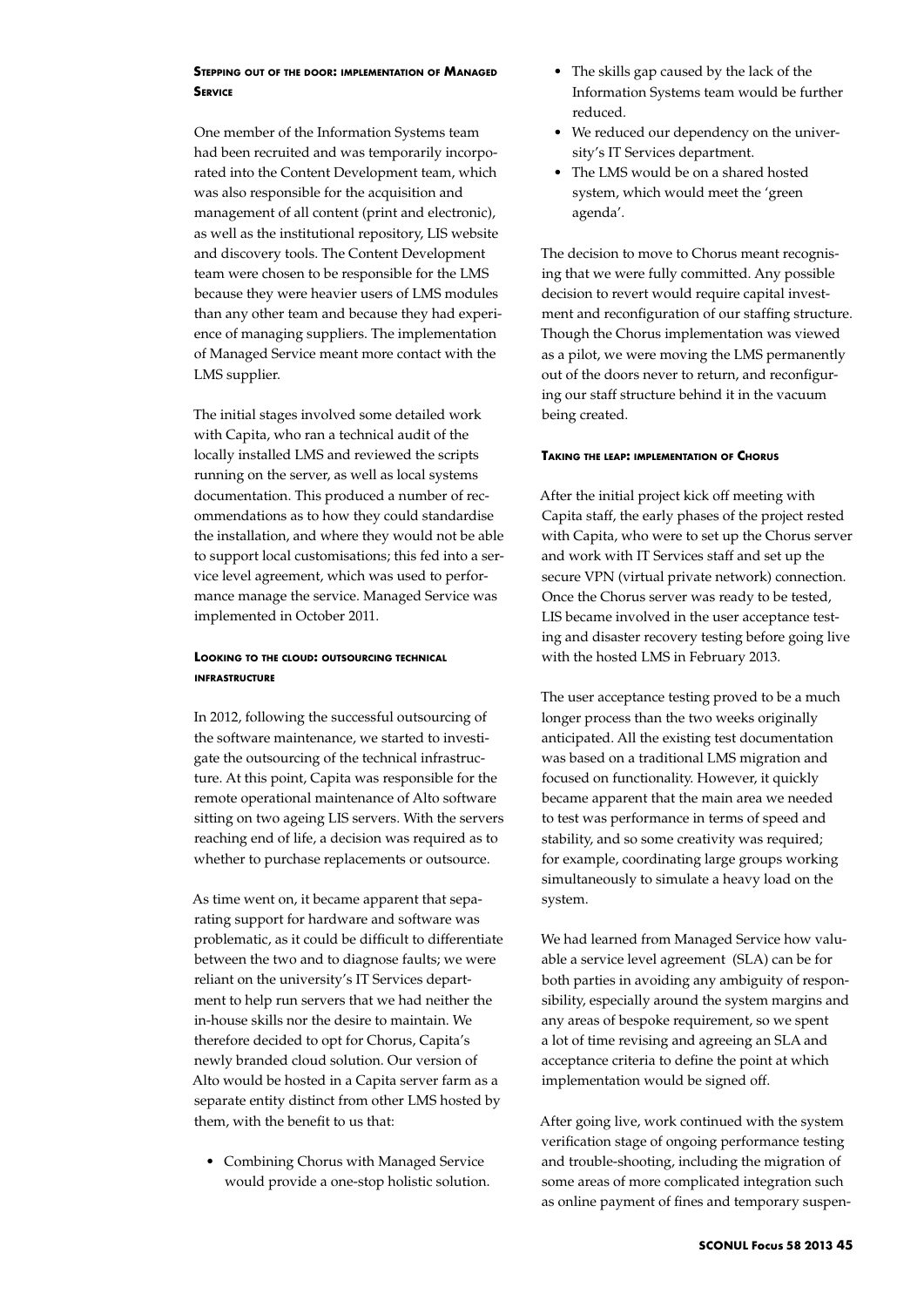sion of borrower rights for students with university debts.

#### **Lessons learned**

The lessons learned during our staged move from a local to a fully outsourced LMS fall into some themes:

## *Culture change*

More than a change of systems, this has been a change of working culture. It has taken time and repeated reinforcement to move away from the expectation of in-house systems knowledge, an expectation which initially lingered on both sides of the supplier-customer relationship. The move to a culture of fault reporting and call logging, with an emphasis on staff being 'expert users' of the LMS, has been a significant shift. It has also meant accepting the discipline of being clear about our requirements as system users, and anticipating those requirements in good time so they can go through a change request process.

#### *Supplier relationships*

Part of the culture change has been recognising the vital importance of continually developing an effective day-to-day relationship with Capita. As an early adopter of both Managed Service and Chorus, we have been consciously working to agree the boundaries of our expectations and responsibilities, and regular communication through conference calls and face-to-face meetings has been essential.

#### *Understanding the technology*

One of the most difficult tasks has been to tease apart what practical understanding LIS still needs to retain around the background technology. Although the attraction of the outsourced approach was that we no longer needed to look 'under the bonnet' of the LMS, in practice the LMS is a complex system which interacts with many other non-Capita systems (such as the student and staff record systems). We have been fortunate to have the on-going support of the university's IT Services, both on a practical level and in terms of drafting the SLAs; but it has also become clear that, as there are some aspects of the LMS interaction with external systems which will never fall entirely within Capita's purview, it has been in everyone's interests to define carefully the support we still require from our own staff in LIS and from IT Services.

#### **Staffing outcomes**

Outsourcing of the LMS was not seen primarily as a cost-saving exercise; however, it has proved an economical decision. With Chorus implemented, the vacant Information Systems team posts have been repurposed and the responsibility for systems has been permanently moved to the renamed Content and Digital Library Development team, the new name recognising the intrinsic link between library resources and library technology.

However, outsourcing, by its very nature, brings with it a degree of rigidity, as change needs to be managed in collaboration with the commercial partner. This brought with it a conflict of interest as we wanted to remain agile and opportunistic. As in most academic libraries, LIS is increasingly a digital entity. New tools have been introduced and are becoming increasingly important. The need to integrate technology to support improved and better access requires continual development; linking to above campus utilities is also becoming increasingly important. All these activities are of significant strategically for LIS if we are to remain forward-thinking and fit-for-purpose.

LIS worked with an external consultant in parallel to the outsourcing process in order to review our future technical requirements. His final report identified several areas for consideration:

- • Business analysis requirements to identify options for improving business systems and bridge our business needs through the application of technology.
- To ensure we get maximum benefit we need to have a role of 'expert customer', to understand and engage in detailed discussions with suppliers.
- • System integration capability to ensure LIS is able to exchange data and / or integrate between LIS systems and other university systems.

The new skill areas have been translated into a completely new role of digital library analyst. This new post is focused on the development of our digital library service through the design and implementation of business processes and IT systems, and will sit alongside other key posts with related skills within the Content and Digital Library Development team. Our focus is now fully on the application and use of technology rather than its maintenance, and has brought with it improved efficiency.